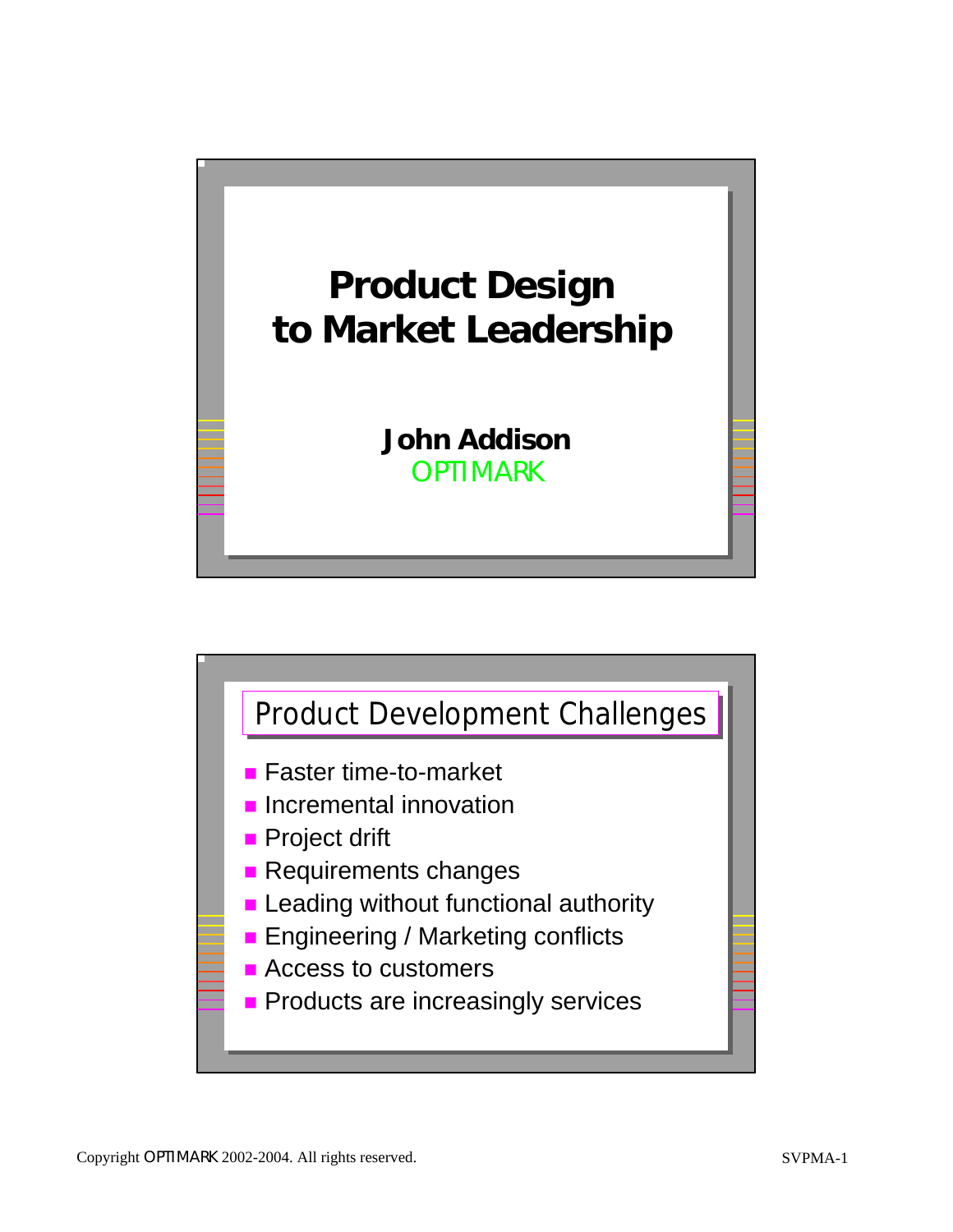

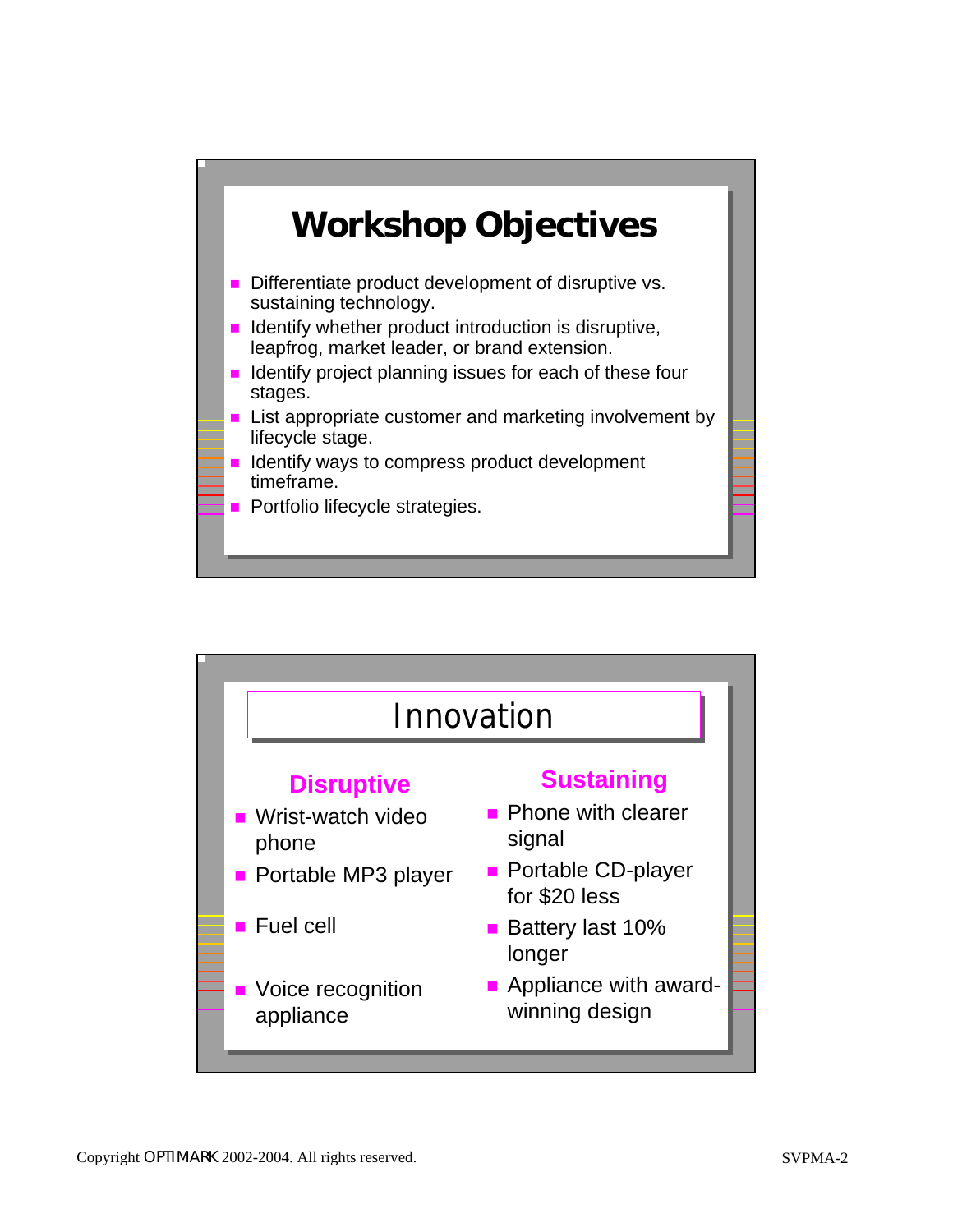

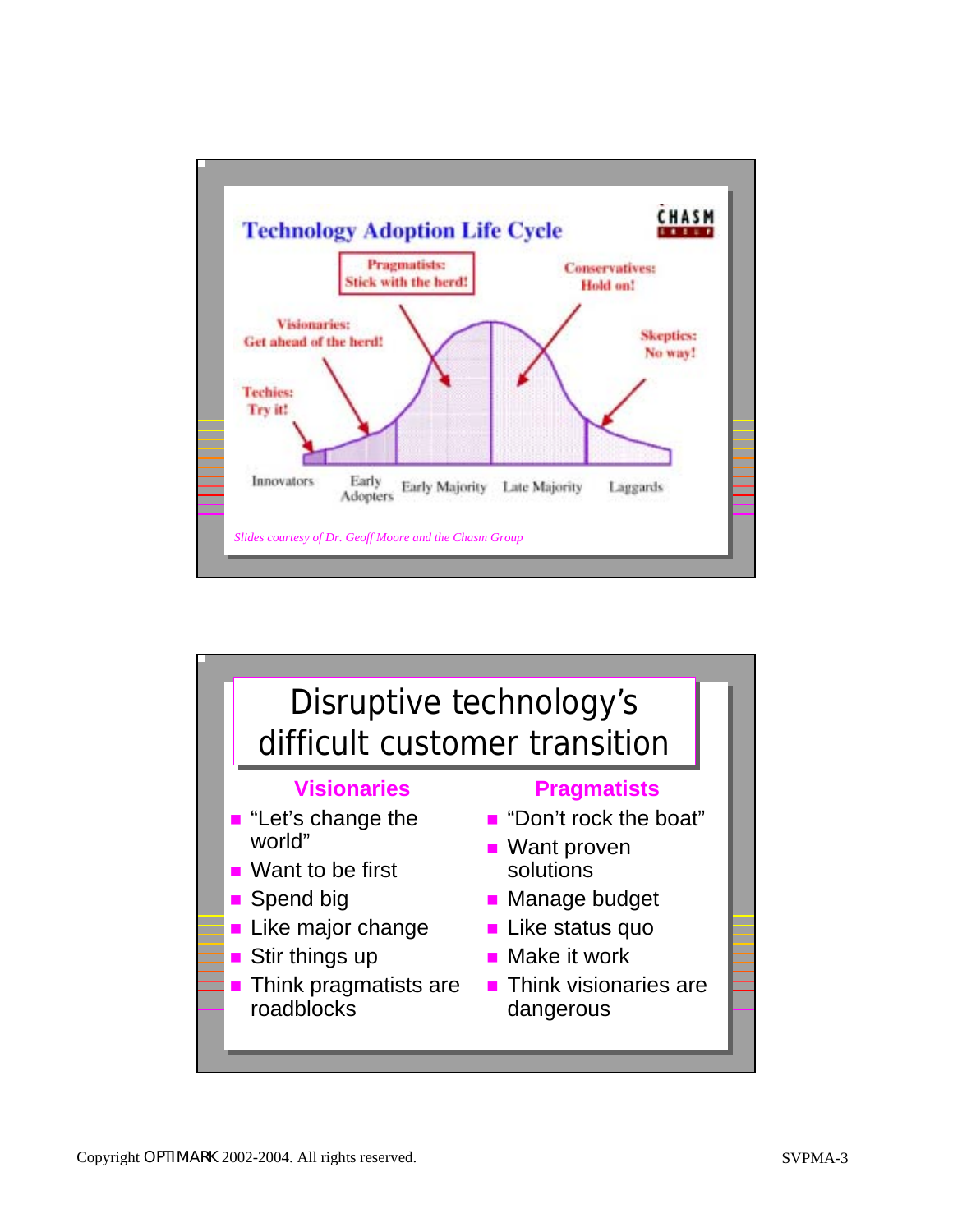

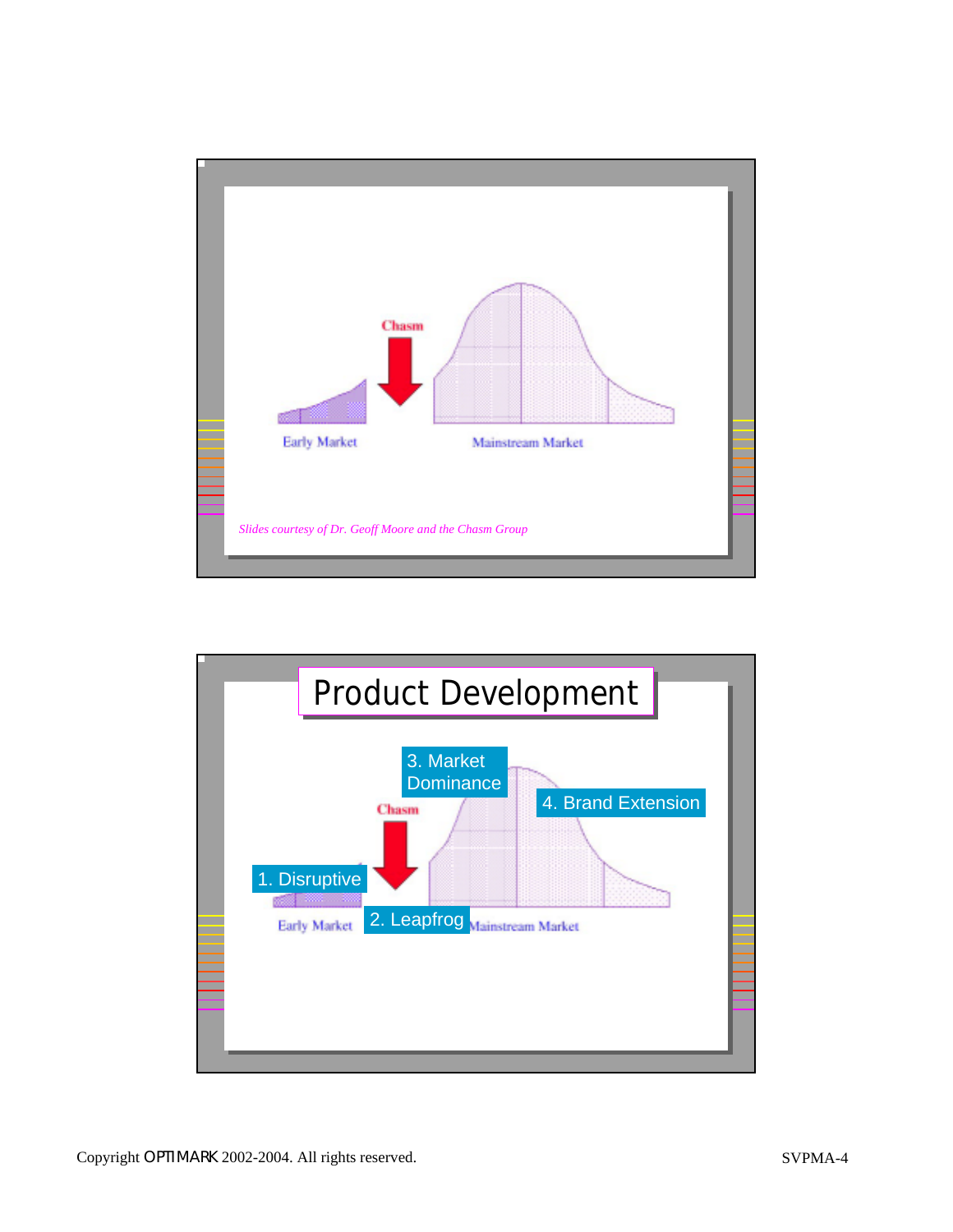## Wireless Examples

**Disruptive..** RF-ID

- ! Leapfrog… *location-based positioning*
- ! Market dominance… *Verizon*

■ Brand extension... *Nokia* 

## **Portfolio Management** Symantec Security Products

Copyright OPTIMARK 9

Copyright OPTIMARK 10

! Disruptive… *Biometrics*

- ! Leapfrog… *HIPAA Security Manager*
- Market leadership... *Security appliance*
- ! Brand extension... *Norton Suites*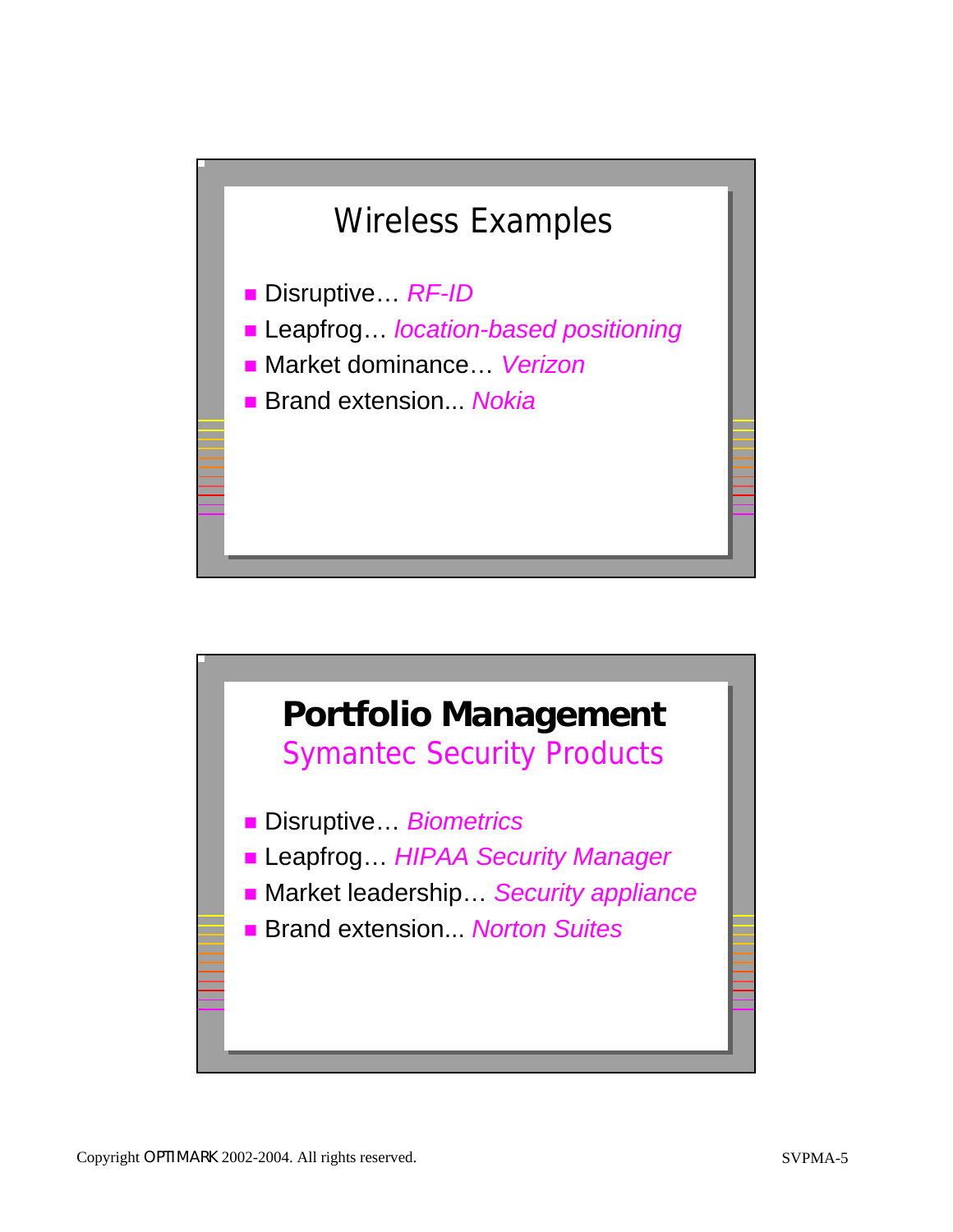

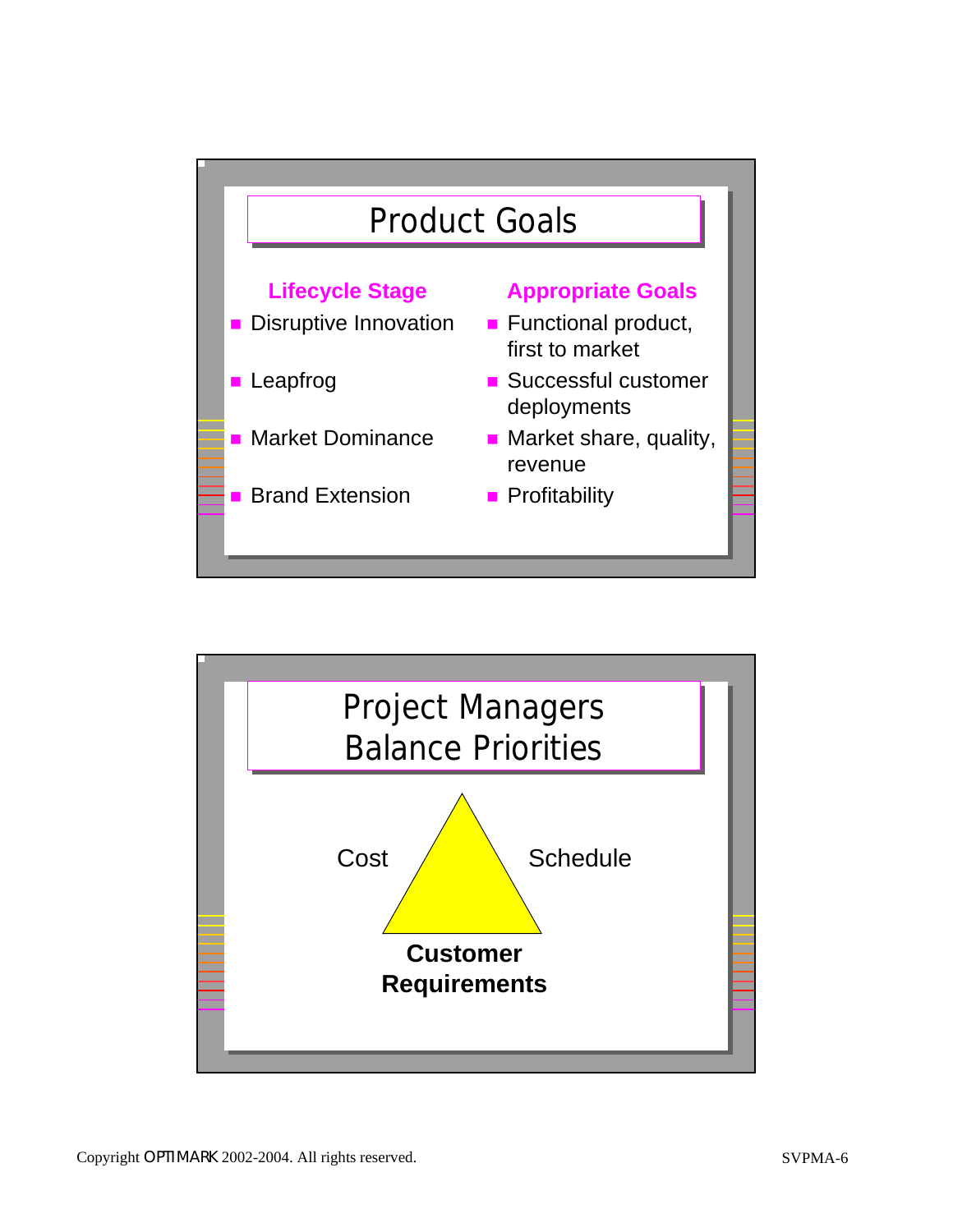

- **E** Market research
- **. OEM design specifications**
- **Requirements review**
- **Preliminary design review**
- **Prototype feedback**
- **Beta testing**
- **Example 1 Final design review**
- **Product launch**

## Project Goals and Scope Project Goals and Scope depend on Lifecycle depend on Lifecycle

Copyright OPTIMARK 13

Copyright OPTIMARK 14

*"Too often we see small companies that believe they can do business with no procedures and large companies that develop a 'one size fits all' development process that overburdens small projects with bureaucracy."*

*Preston Smith & Donald Reinertsen Developing Products in Half the Time*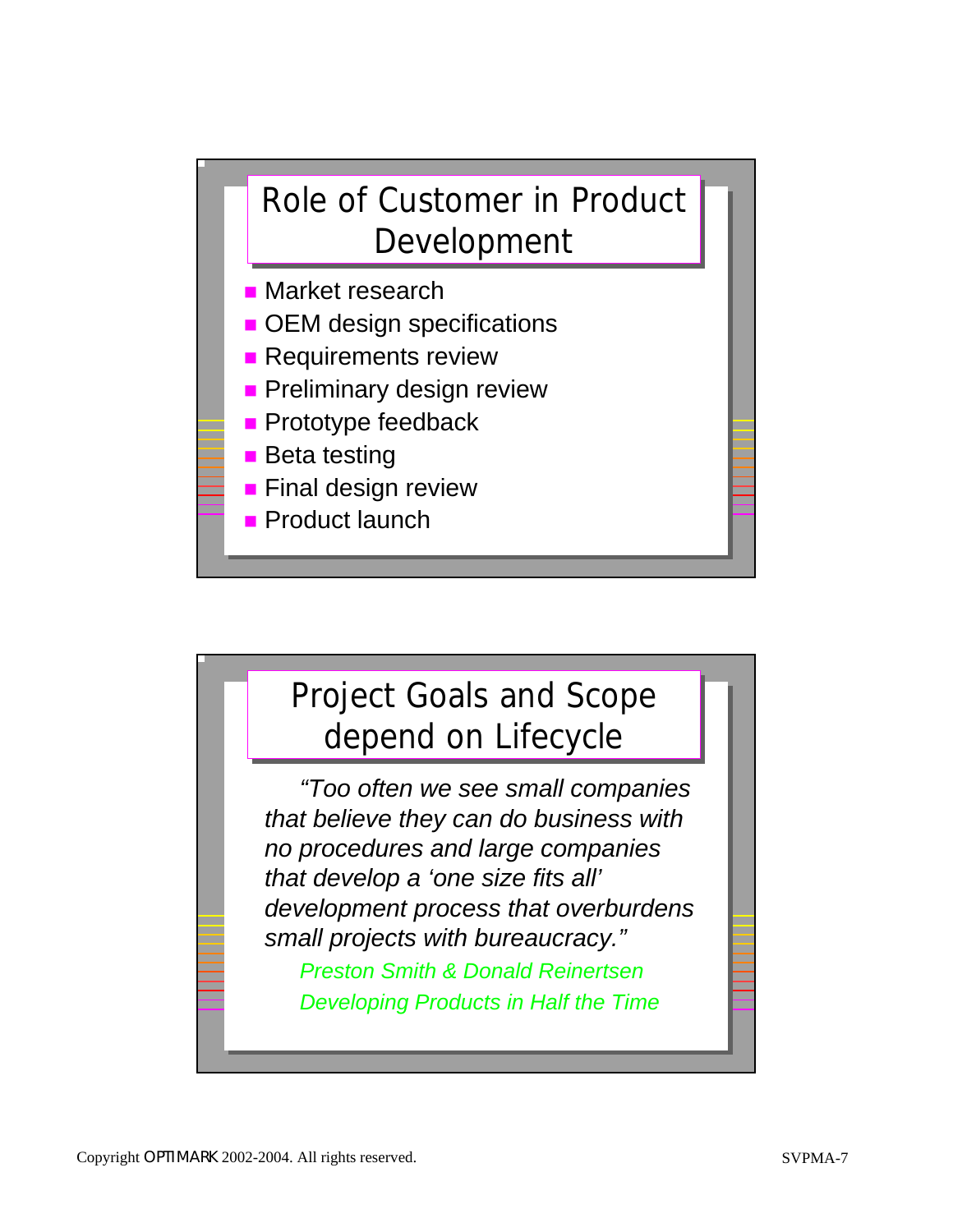

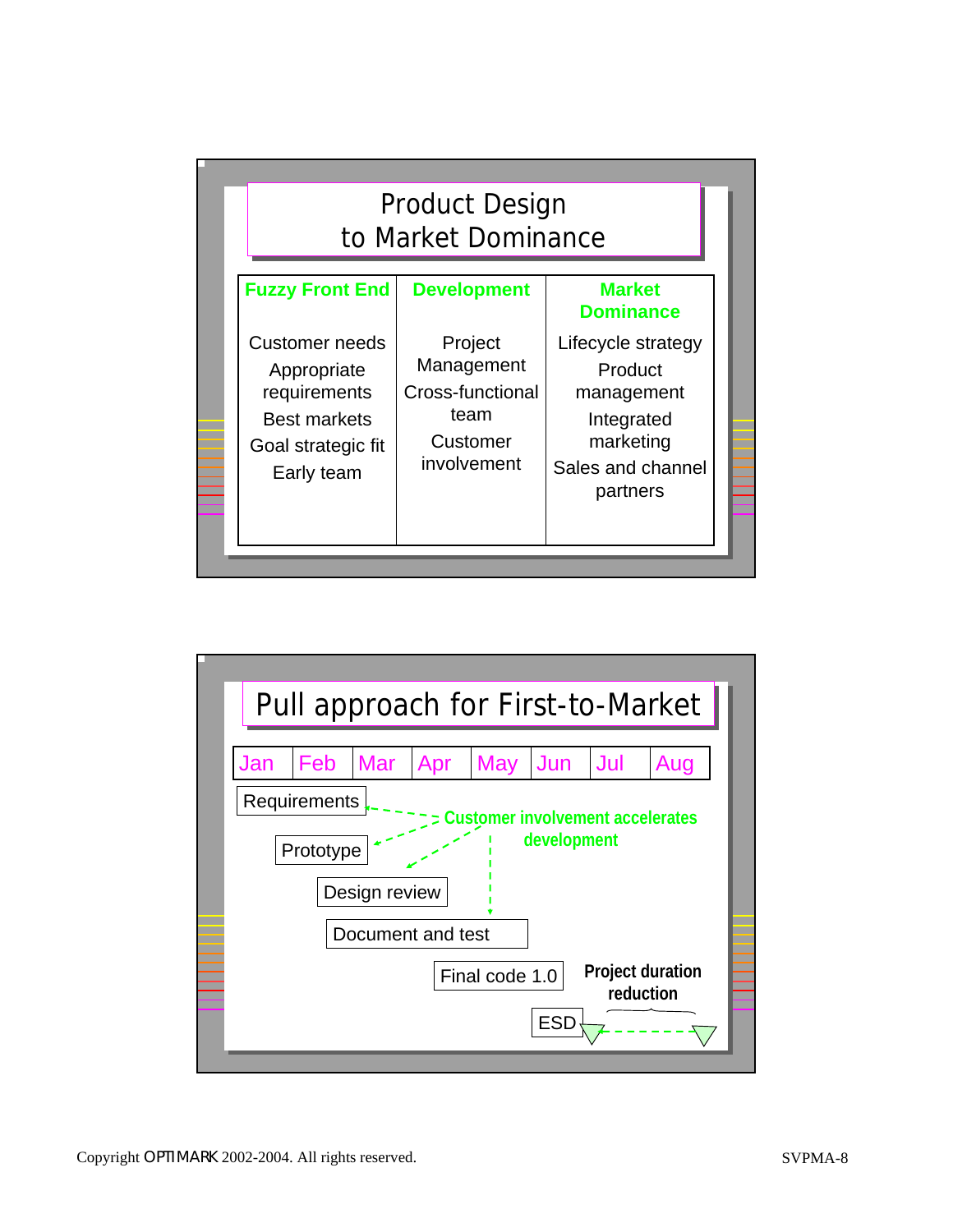

|                                  | Market research and customer<br>involvement during the Lifecycle |                                         |  |
|----------------------------------|------------------------------------------------------------------|-----------------------------------------|--|
|                                  | <b>Customer</b>                                                  | <b>Research</b>                         |  |
| <b>Disruptive</b>                | Visionary                                                        | Prototype<br>Feedback                   |  |
| Leapfrog                         | Segment<br>Leader                                                | 100% needs of<br>leader<br>Quantitative |  |
| <b>Market</b><br><b>Leader</b>   | Infrastructure<br><b>Buyer</b>                                   |                                         |  |
| <b>Brand</b><br><b>Extension</b> | Segment<br><b>Users</b>                                          | <b>CRM/PRM</b><br>BI                    |  |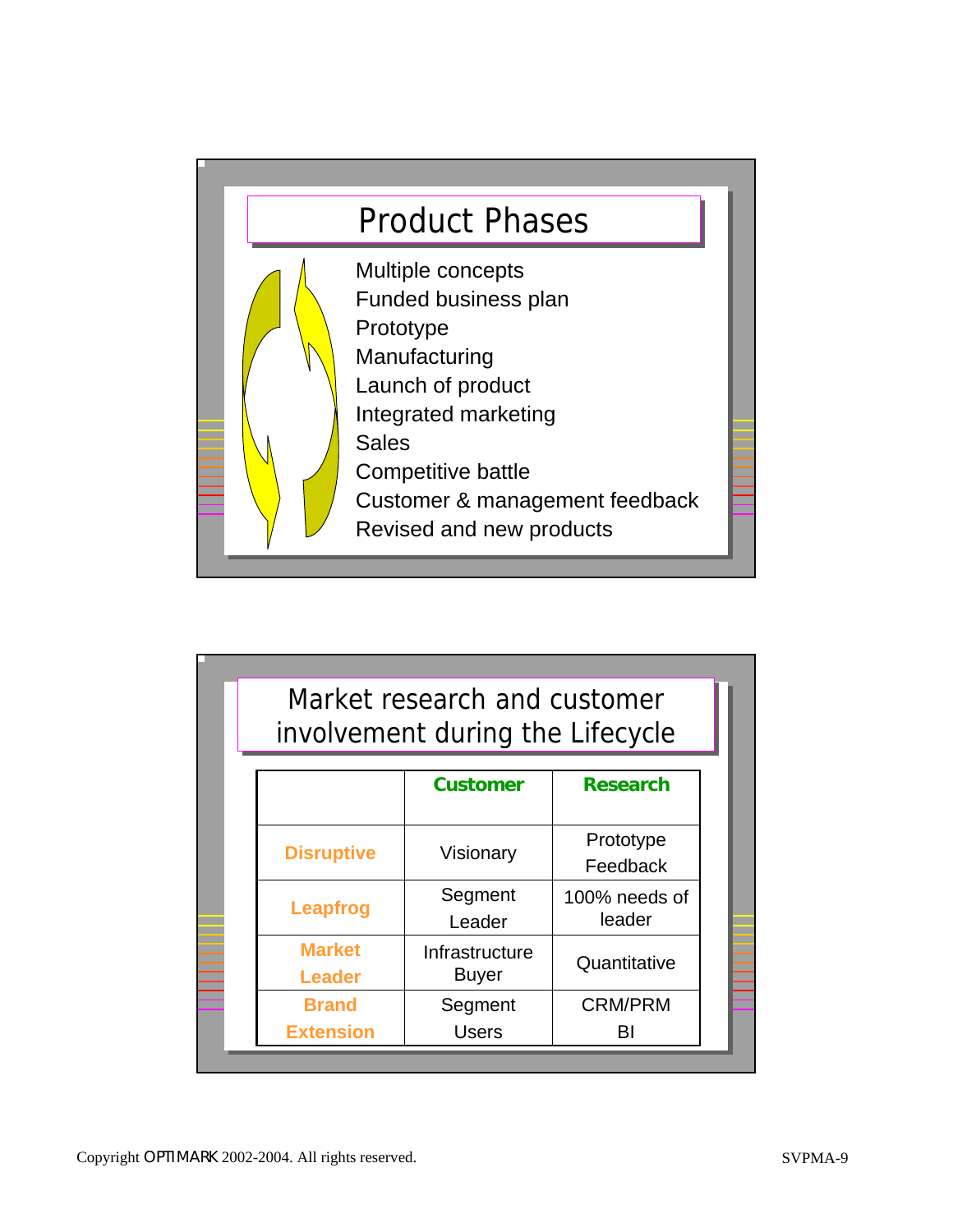

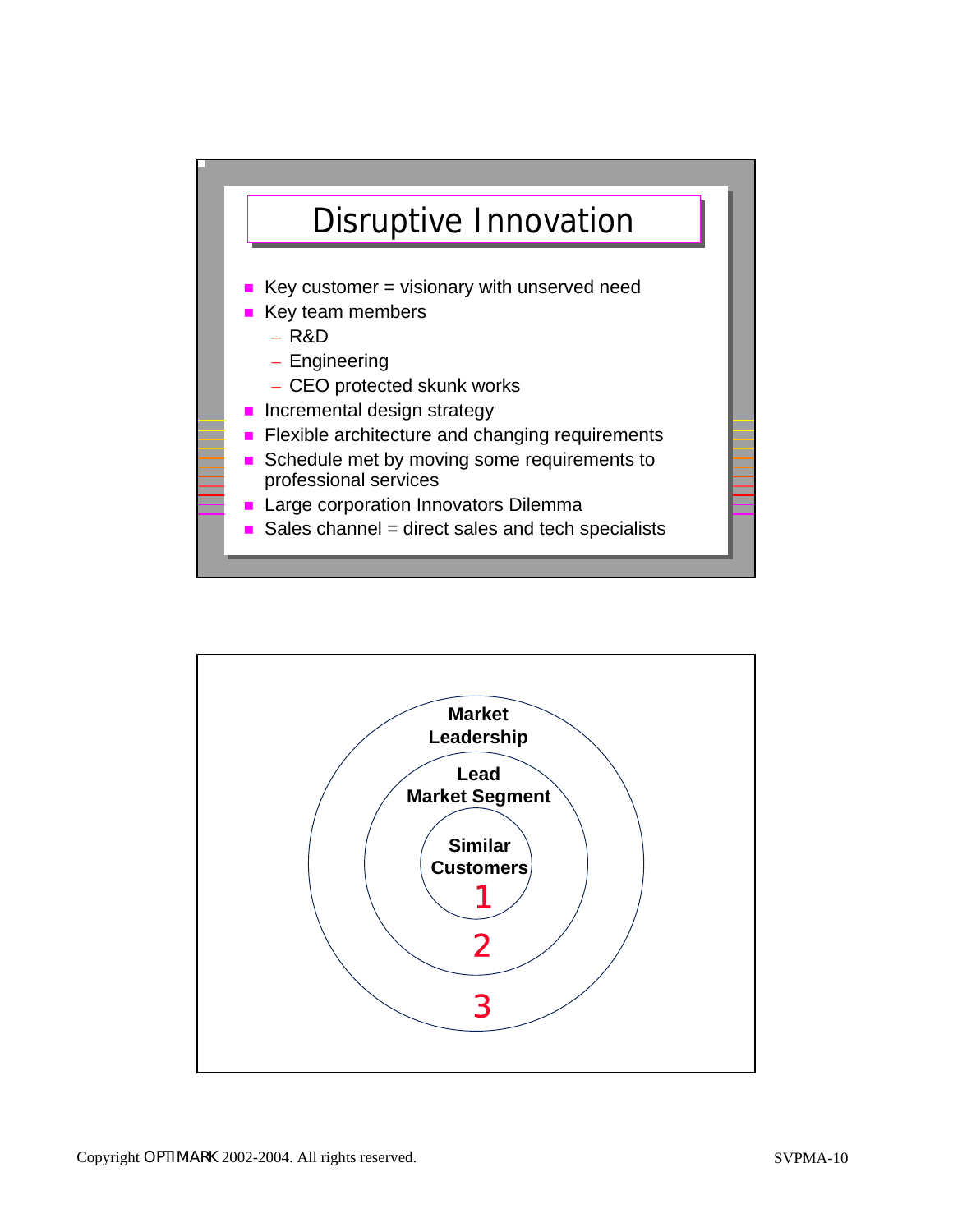

|                                    |                | to Market Dominance |             |              |
|------------------------------------|----------------|---------------------|-------------|--------------|
|                                    | <b>Phonics</b> | <b>Reading</b>      | <b>Math</b> | <b>Music</b> |
| <b>Early</b><br><b>Elementary</b>  | 1              | $\overline{2}$      | 4           |              |
| <b>Pre-school</b><br>& Toddler     | 3              | 5                   | 8           |              |
| <b>Higher</b><br><b>Elementary</b> | 6              | 9                   |             |              |
| <b>Middle</b><br><b>School</b>     | 10             |                     |             |              |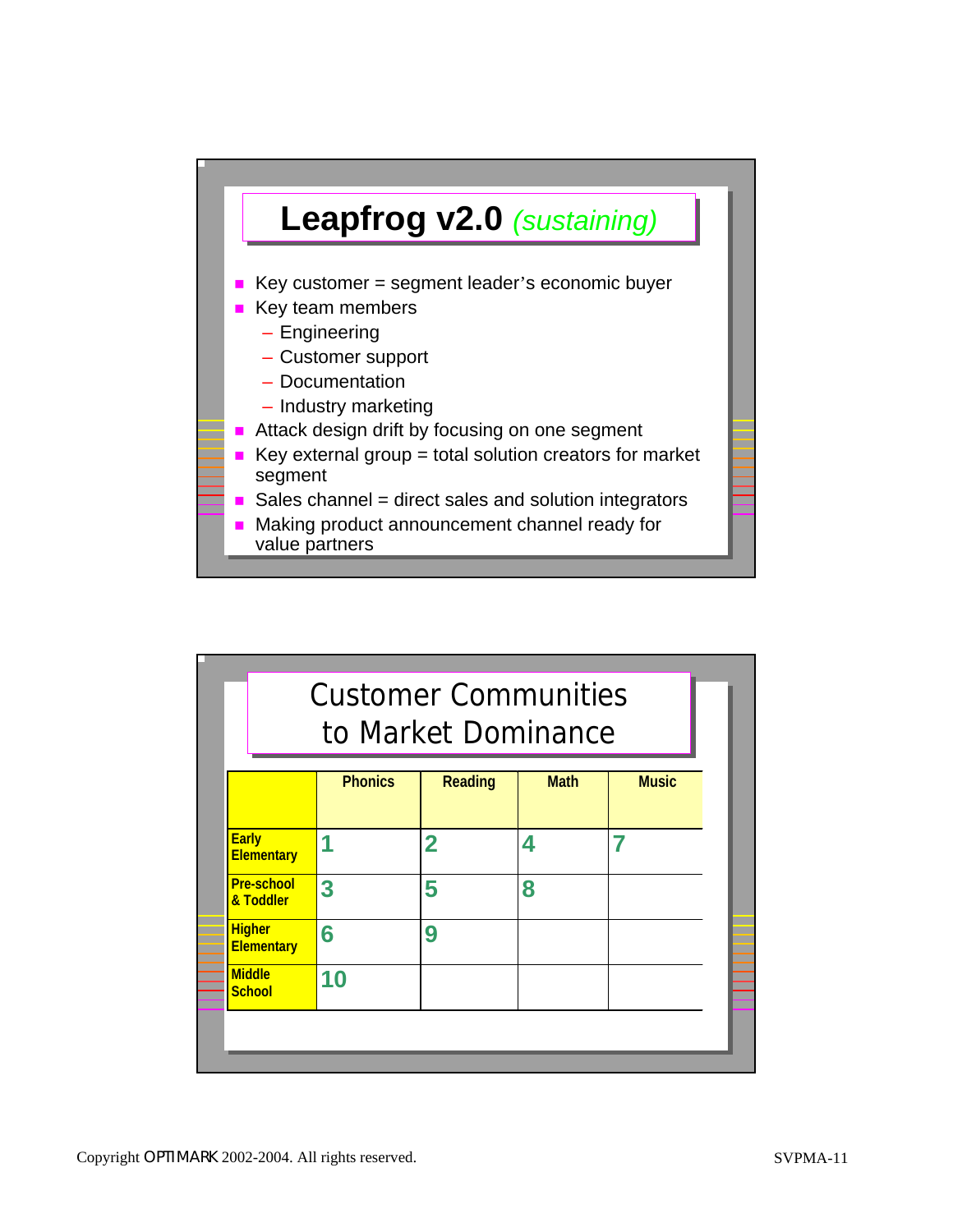

- 1. Direct Sales
- 2. Strategic Alliances
- 3. Government Integrator
- 4. Specialty SI & VAR for 100% solution
- 5. OEM
- 6. \$10 million partner revenue
- 7. Global 2-tier distribution



Copyright OPTIMARK 24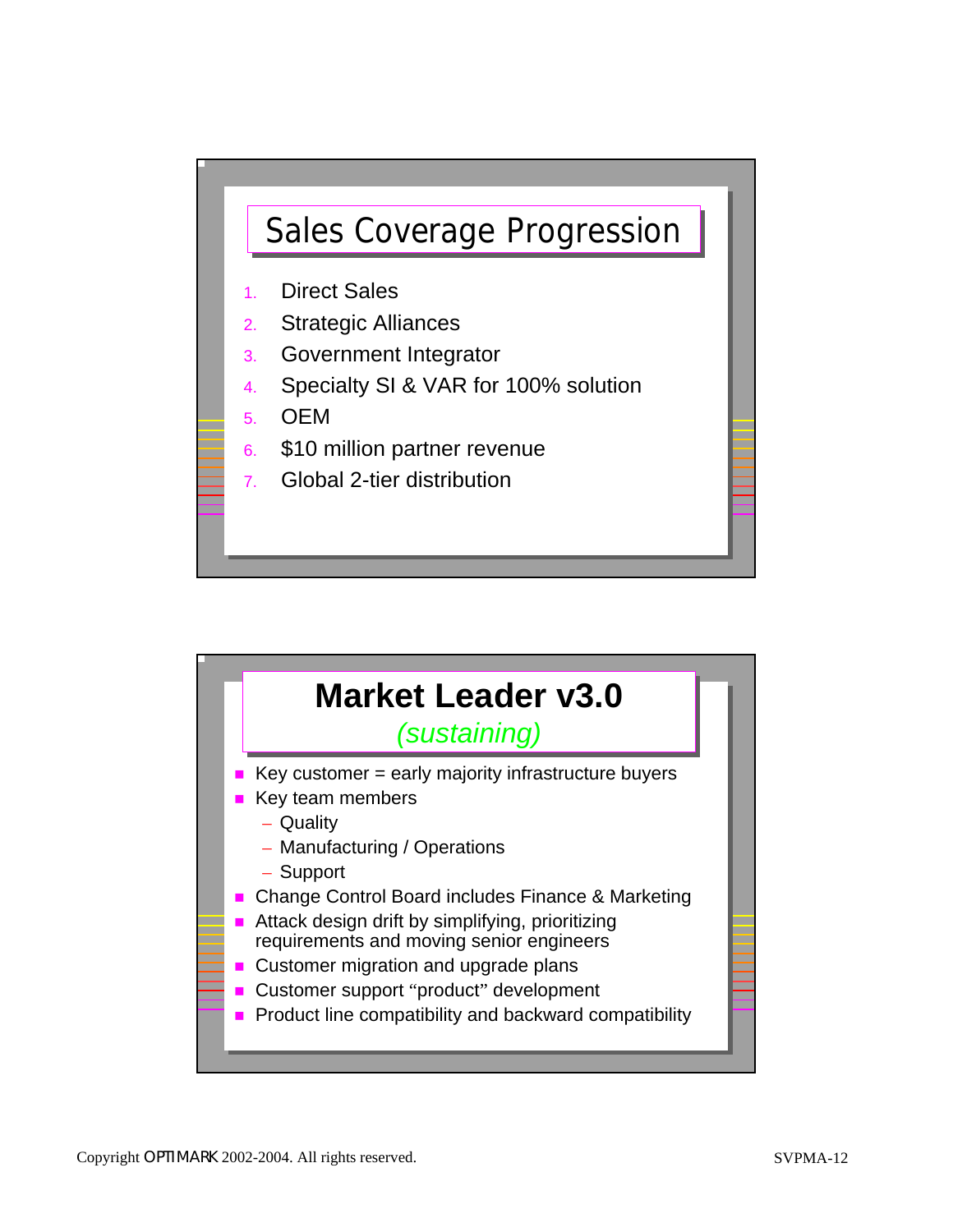

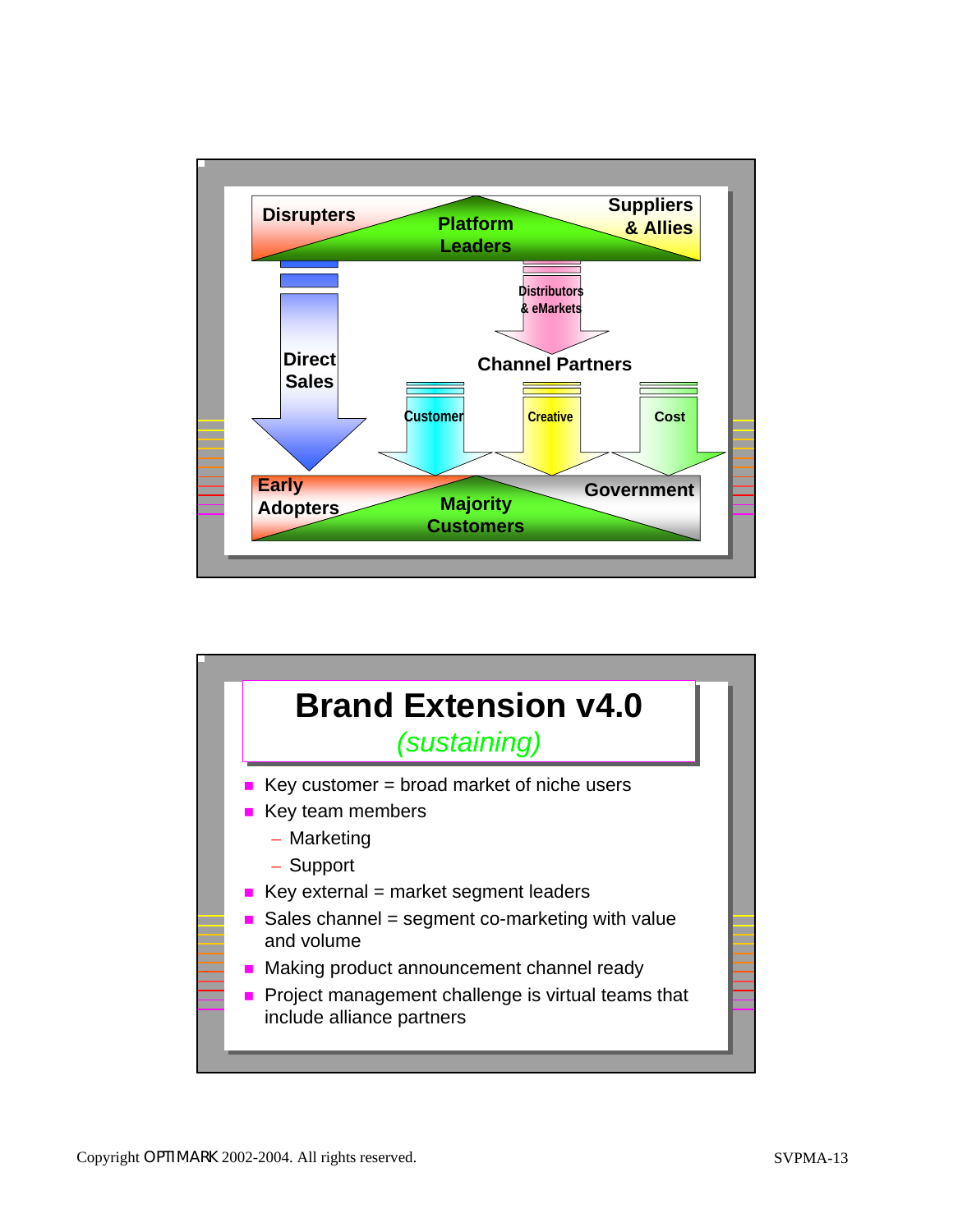

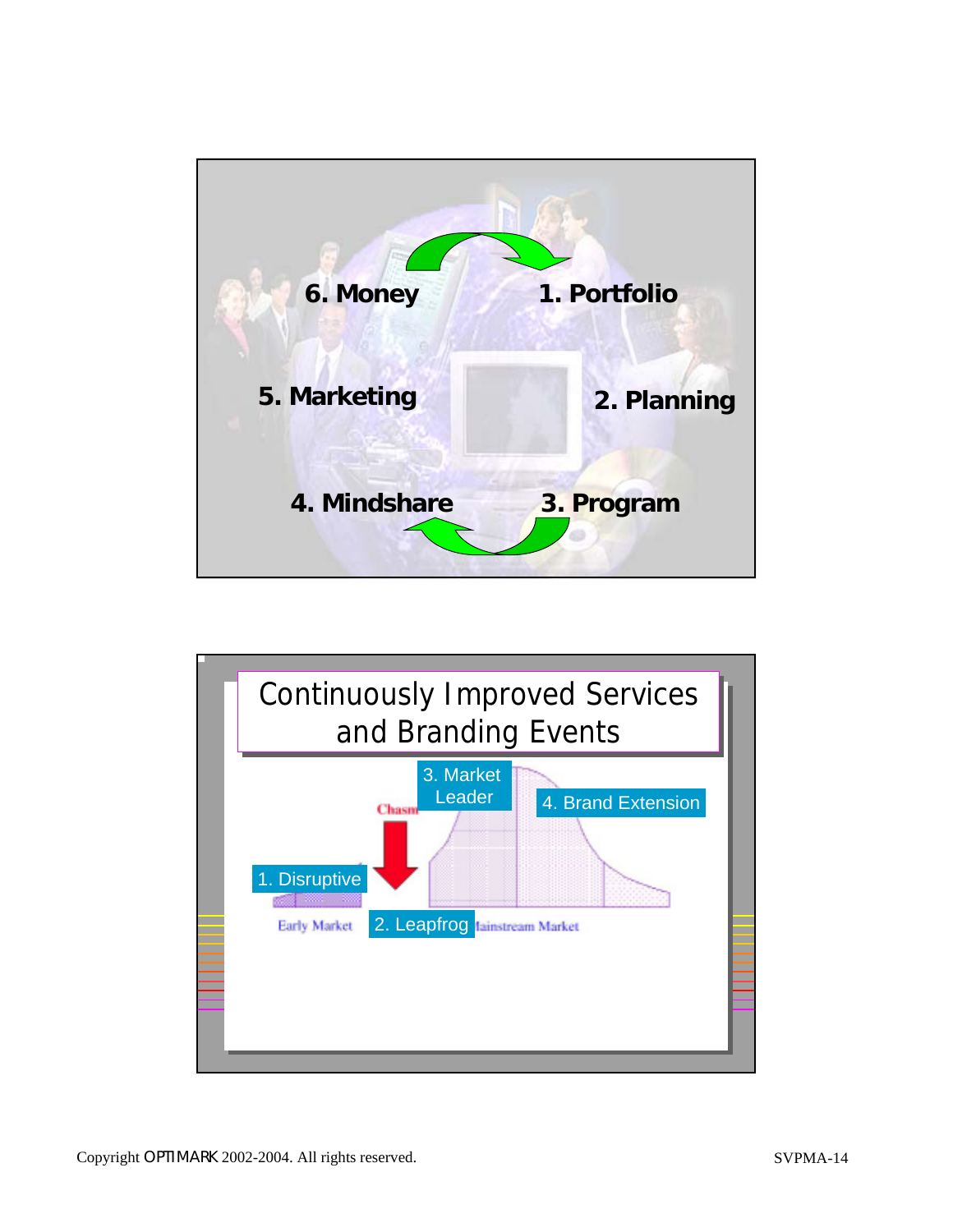| <b>Funding and Requirements</b><br>decisions change with Lifecycle |                |                       |                   |                         |  |  |
|--------------------------------------------------------------------|----------------|-----------------------|-------------------|-------------------------|--|--|
|                                                                    | Customer       | <b>Research</b>       | <b>Specs</b>      | <b>Funding</b>          |  |  |
| <b>Disruptive</b>                                                  | Visionary      | Prototype<br>Feedback | Engineering       | <b>Strategic</b><br>Fit |  |  |
| Leapfrog                                                           | Segment        | 100% needs            | 100% needs        | Segment                 |  |  |
|                                                                    | Leader         | of leader             | of leader         | <b>Share</b>            |  |  |
| <b>Market</b>                                                      | Infrastructure | Quantitative          | Market            | Share &                 |  |  |
| Leader                                                             | <b>Buyer</b>   |                       | <b>Priorities</b> | schedule                |  |  |
| <b>Brand</b>                                                       | Segment        | <b>CRM/PRM</b>        | Segment           | ROI                     |  |  |
| <b>Extension</b>                                                   | <b>Users</b>   | BI                    | Priorities        |                         |  |  |